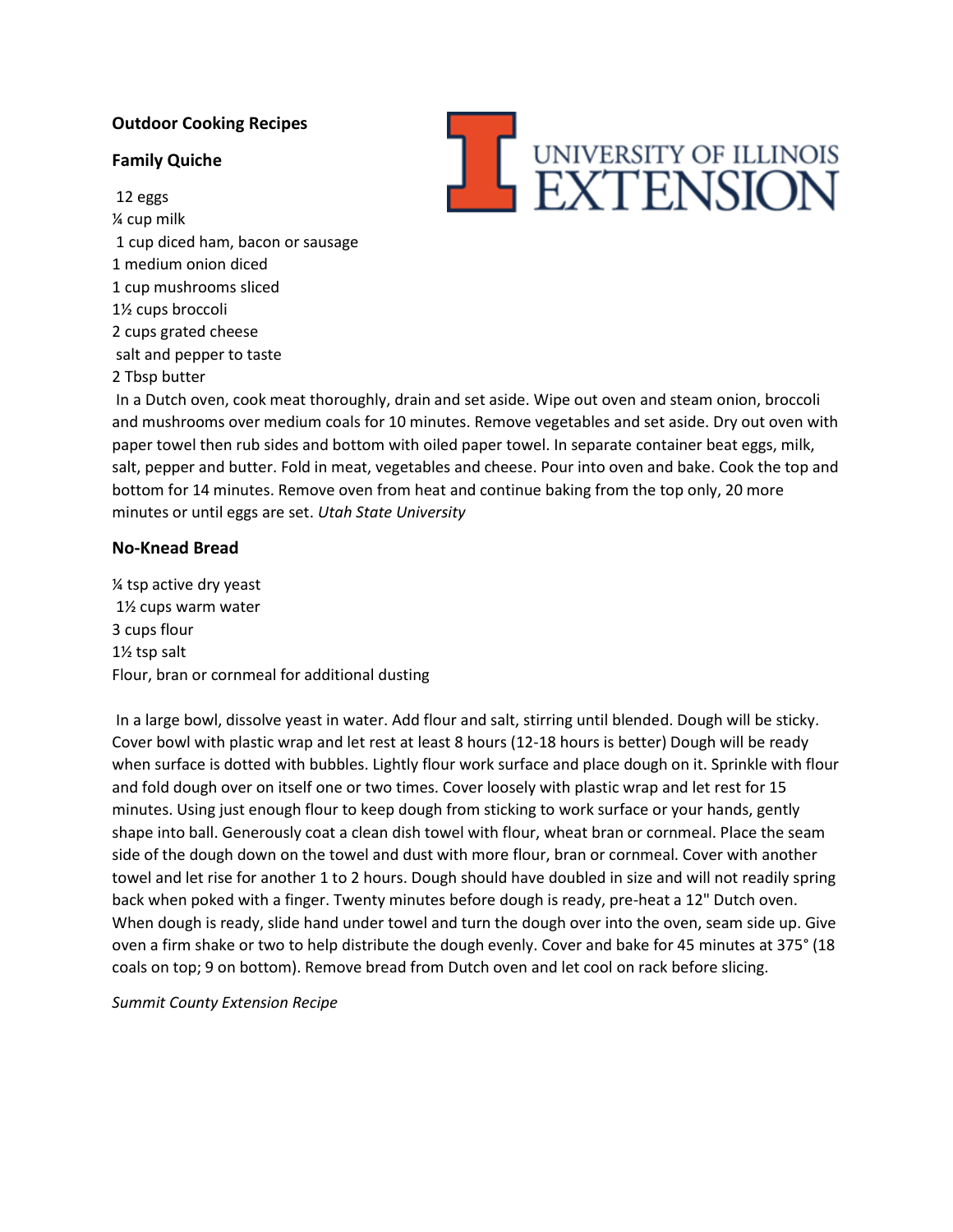#### **Baked Potato in a Can**

1 medium size potato butter salt & pepper heavy duty aluminum foil tin can (from veggies or beans)

Clean the potato. Butter the outside of the potato really well and season to taste. Put potato into the tin can and cover top of can with foil. Place the tin can next to a fire pit of coals and let it set for 25 minutes, then turn can 90° and cook for another 20 minutes (do not peek at potato). [www.koa.com](http://www.koa.com/)

#### **Campfire Muffins**

6 oranges

2 (7 ounce) packages muffin mix, any flavor Directions: Cut oranges in half. Use a juicer to juice them and save the juice to drink. Reserve the hollowed peel shells. Prepare the muffin mix according to package directions. Fill the orange peel cups half full of batter. Wrap each one loosely with heavy duty aluminum foil. Place in hot coals, making sure that the batter side stays up. Cook 5 to 10 minutes.

razzledazzlerecipes.com

#### **Hobo Popcorn**

Ingredients: Popcorn kernels Oil Heavy duty aluminum foil Stick Butter Twine or string Salt Directions: In the middle of an 18" x 18" piece of aluminum foil, place 1 teaspoon of oil and 1 tablespoon of popcorn. Bring foil corners together to make a pouch. Secure the edges of the foil but leave plenty of room for the popcorn to pop. Tie the pouch to a stick and hold the pouch over the hot coals. Shake constantly until all the popcorn has popped. Add butter and salt to taste.